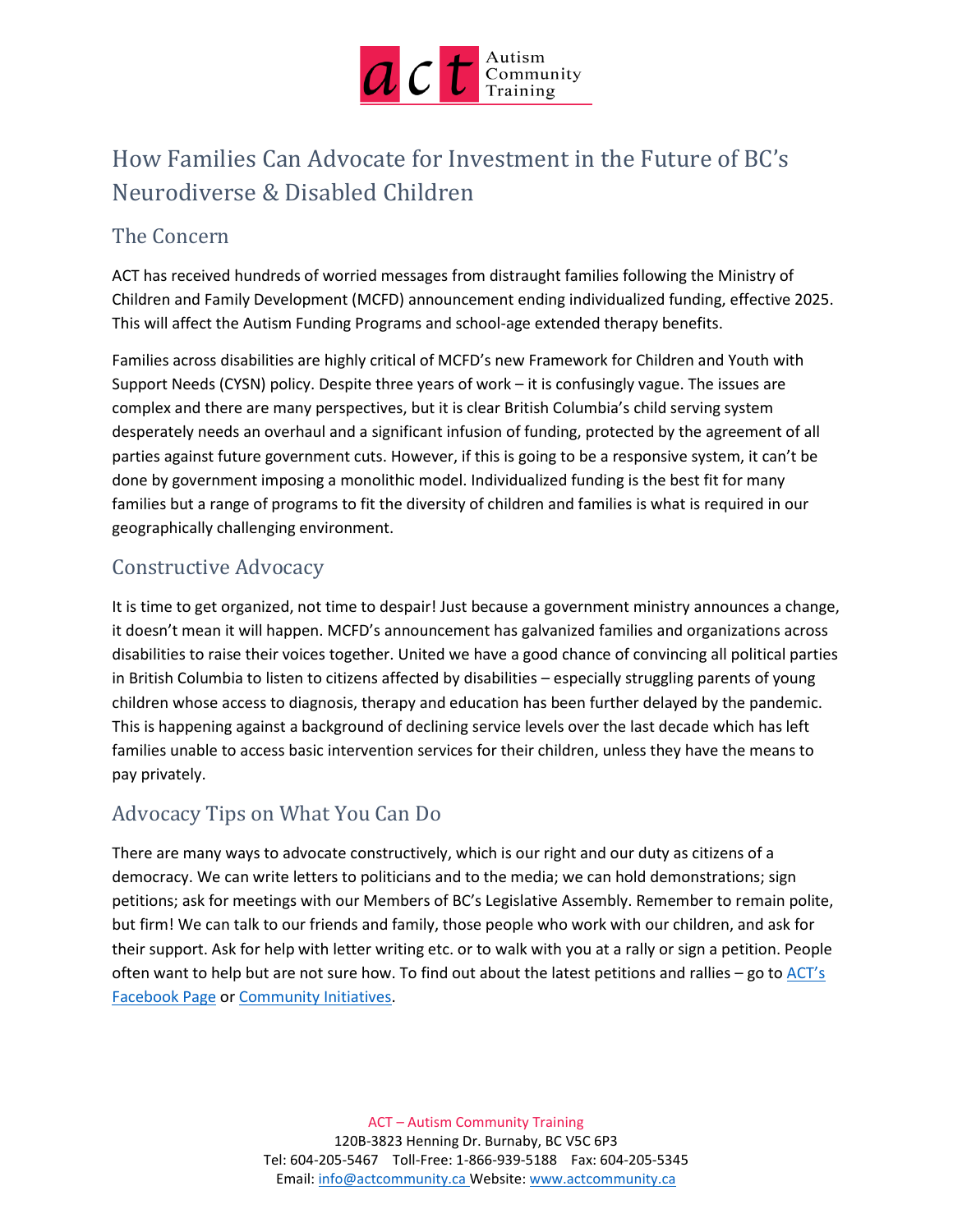

#### **Here is who you can contact with your letters of concern:**

- Mitzi Dean, the Minister for MCFD [MCF.Minister@gov.bc.ca.](mailto:MCF.Minister@gov.bc.ca)
- Your Member of the Legislature (MLA). Here is how to find your MLA:  [www.leg.bc.ca/learn](http://www.leg.bc.ca/learn-about-us/members)[about-us/members.](http://www.leg.bc.ca/learn-about-us/members) You can also ask for a meeting with your MLA. Bring your child!
- The Premier, John Horgan [premier@gov.bc.ca.](mailto:premier@gov.bc.ca)
- Adrian Dix, the Minister for Health [HLTH.Minister@gov.bc.ca](mailto:HLTH.Minister@gov.bc.ca) about the 2,000 children waiting for a diagnosis with the BC Autism Assessment Network.
- Jennifer Whiteside, the Minister for Education, [EDUC.Minister@gov.bc.ca](mailto:%20EDUC.Minister@gov.bc.ca) if you are concerned at the lack of educational opportunities for disabled children.
- ACT would appreciate being copied on emails. [info@actcommunity.ca.](mailto:info@actcommunity.ca)

### Key Concerns Raised by Families and Community Organizations

- The disruption to children and families if existing, well-functioning teams are dismantled.
- The loss of parental choice in service providers. Will there be any options if those at your hub are not a good fit?
- If your child and family receive no support currently, or very limited support, describe your situation and what needs to change. Are you still waiting for a diagnosis? Does your child have a condition that is not supported currently?
- The lack of commitment to guaranteed levels of funding to support these new hubs which are expected to provide services to at least a third more children. Will the waiting lists for diagnosis be reassigned to the hubs? Or will they also be the victims of government cuts as has happened frequently over the last 20 years.
- What is the training of the assessors based at these hubs will they have specialized knowledge of specific disabilities? Currently Child Development Centres (CDCs) are 'needs-based' and are supposed to serve all children with support needs, but many are turned away, put on waiting lists or provided only minimal therapy. Many children never get to the top of the waiting list even though they are assessed as needing service.
- MCFD has announced specific assessment tools which are not scientifically valid to be used to determine need at these proposed hubs. Clinicians are concerned these tools will not detect the needs of the range of children who will come to the hubs as that is not what they were designed to do. Will the hubs become the 'gate-keepers' for services?
- A clear diagnosis is crucial for the long-term interests of the child. When will the Ministry of Health bring an end to the current two year waiting lists for diagnosis for children across disabilities?